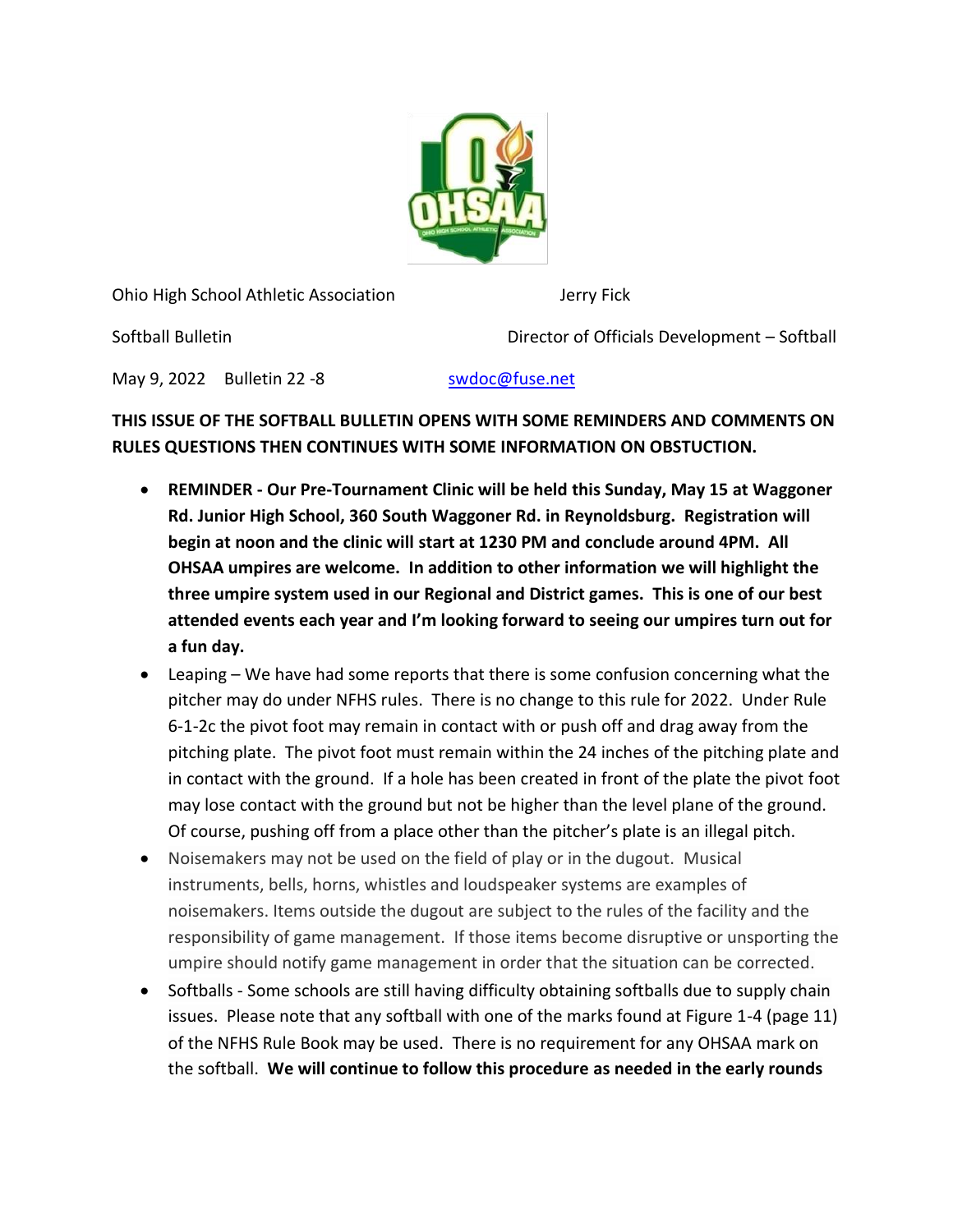**of tournament play. If Rawlings softballs, normally used in OHSAA tournament play, are not available use a ball that includes the NFHS mark.** 

• **Can a fielder block the base/plate without the ball?** Not if doing so impedes the runner's progress. Blocking the base/plate without the ball by itself is not a violation, but it should heighten an umpire's awareness and have them look closely at the runner's actions or possible reactions. Once that fielder that is blocking the base/plate causes the runner to be impeded, that fielder is now guilty of obstruction. Again, the key to the NFHS Softball obstruction rule is a runner being impeded by the fielder without possession of the ball or not making the initial play on a batted ball. If the umpire judges that the runner continued to follow their chosen path they were not impeded. If the umpire judges that the runner altered their chosen path due to the fielder, then they were impeded and obstruction should be ruled. A runner's reaction to a fielder without possession of the ball or making an initial play on a batted ball that would be considered an indication that they were impeded includes but is not limited to (note that many of these don't involve contact):

Altering their chosen path Stopping Having to step around the fielder **Retreating back to another base** Slowing down **Being contacted by the fielder Being** contacted by the fielder Stutter stepping Stutter stepping Here are some four common misconceptions about obstruction –

- **It is not obstruction as long as the fielder provides the runner access to the base.** This is an incorrect statement. Runners are allowed their chosen path to the base, if the runner is headed toward the front part of the base and the fielder causes that runner to alter their path or prevents them from touching the base the runner has been impeded and the fielder is guilty of obstruction.
- **You cannot award an obstructed runner a base they did not attempt to obtain.** This is an incorrect statement. If an obstructed runner does not reach the base they would have reached had there not been obstruction then the umpire should award the obstructed runner and all other runners affected by the obstruction the base(s) they would have reached had there been no obstruction. What base they would have reached is strictly umpire judgment. As an example, in a play where the BR hits a ball to the fence and gets tripped by F3 rounding first base and is only able to crawl back to first base. If the umpire judges they would have reached second base, third base or a home run had there been no obstruction, when the play is over the award would be the base which would have been reached. (Rule 8-4-3b PENALTIES 3)
- **An obstructed runner is always advanced at least one base as an award for being obstructed.** This is an incorrect statement. The intent of the rule is to erase the effects of the obstruction by awarding the runner the base that they would have reached without obstruction. By NFHS Softball rules, the base that the runner would have obtained had there not been obstruction is solely based on umpire judgement, there are no automatic awards. (Rule 8-4-3b PENALTIES)